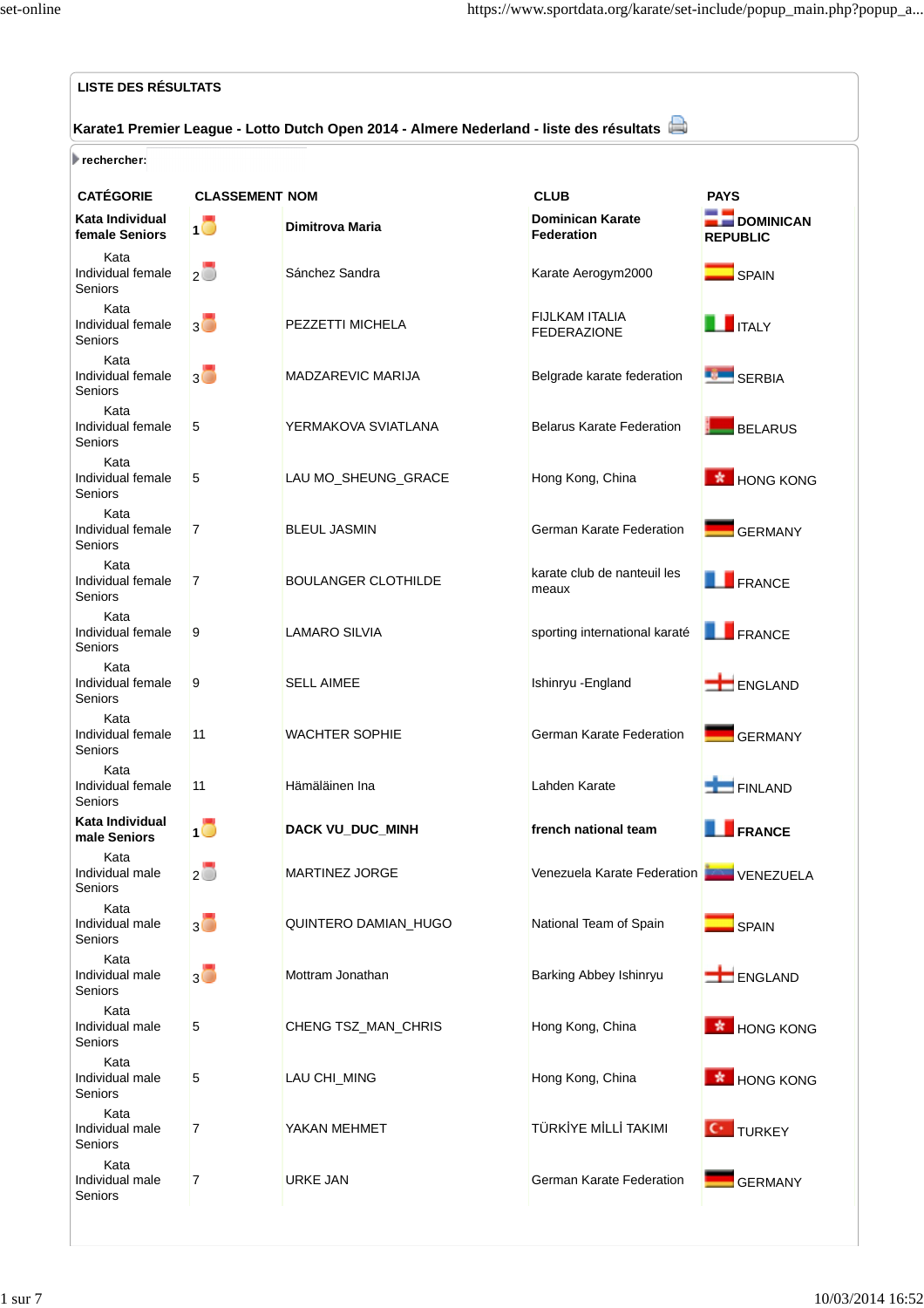| Kata<br>Individual male<br>Seniors                  | 9                                        | <b>BRANCALEON LUCA</b>                                                        | FIJLKAM ITALIA<br><b>FEDERAZIONE</b>            | $\blacksquare$ ITAI Y                      |
|-----------------------------------------------------|------------------------------------------|-------------------------------------------------------------------------------|-------------------------------------------------|--------------------------------------------|
| Kata<br>Individual male<br>Seniors                  | 9                                        | POCERVINA IAN                                                                 | <b>KC</b> Walfer                                | LUXEMBOURG                                 |
| Kata<br>Individual male<br>Seniors                  | 11                                       | PAJKIC DEJAN                                                                  | Belgrade karate federation                      | <b>SERBIA</b>                              |
| Kata<br>Individual male<br>Seniors                  | 11                                       | ROHDE CHRISTOPHER                                                             | Danish National Team                            | <b>DENMARK</b>                             |
| Kata<br>Individual male<br>Seniors                  | 13                                       | <b>ISIC FERRI</b>                                                             | karate klub Vardar                              | <b>EX</b> FYROM                            |
| Kata<br>Individual male<br>Seniors                  | 13                                       | DE_PASCALIS MIRKO                                                             | <b>SKF Nationalteam</b>                         | SWITZERLAND                                |
| Kata Team female<br><b>Seniors</b>                  | - 0                                      | BFK 1(FURSAVA, FURSAVA,<br>Rogovtsova)                                        | <b>Belarus karate federation 1</b>              | BELARUS                                    |
| Kata Team<br>female Seniors                         | $2\overline{\Box}$                       | CROATIA(KIUK, KIUK, KRIVIČIĆ)                                                 | <b>CROATIAN KARATE UNION</b>                    | <b>CROATIA</b>                             |
| Kata Team<br>female Seniors                         | $3\overline{\bullet}$                    | Germany(BLEUL, HEINRICH,<br><b>WACHTER</b> )                                  | German Karate Federation                        | GERMANY                                    |
| Kata Team<br>female Seniors                         | $3\overline{\circ}$                      | TKC Saint Brice(Fagot, Lopes, Shokat)                                         | Tsuki Karate Club Saint Brice <b>The FRANCE</b> |                                            |
| Kata Team<br>female Seniors                         | 5                                        | Bayerischer Karate Bund(ALBERS,<br>BEINVOGL, KIRCHNER)                        | Bayerischer Karate Bund e.<br>V.                | <b>GERMANY</b>                             |
| Kata Team male<br>Seniors                           | 10                                       | <b>National Team of</b><br>Spain(CARBONELL_LOPEZ,<br>QUINTERO, SALAZAR_JOVER) | <b>National Team of Spain</b>                   | $\Box$ SPAIN                               |
| Kata Team<br>male Seniors                           | $\overline{2}$                           | <b>FIJLKAM NAZIONALE</b><br>ITALIANA(BUSATO, IODICE, TOCCO)                   | <b>FIJLKAM ITALIA</b><br><b>FEDERAZIONE</b>     | $\blacksquare$ ITALY                       |
| Kata Team<br>male Seniors                           | $\overline{3}$ $\overline{\overline{6}}$ | Germany (GENAU, JUETTNER, URKE)                                               | German Karate Federation                        | <b>GERMANY</b>                             |
| Kata Team<br>male Seniors                           | $3\Box$                                  | CROATIA(ERMENC, MASKARIN,<br>PADOVAN)                                         | CROATIAN KARATE UNION                           | <b>CROATIA</b>                             |
| Kata Team<br>male Seniors                           | 5                                        | England National Team(Bingham,<br>Gardiner, Karwacinski)                      | <b>England National Team</b>                    | ENGLAND                                    |
| Kata Team<br>male Seniors                           | 5                                        | AUSTRIA(ERLENWEIN, KASERER,<br>KLAUSBERGER)                                   | Österreichischer Karatebund                     | $\blacksquare$ AUSTRIA                     |
| Kata Team<br>male Seniors                           | 7                                        | Tabriz Shahrdari club(Mohamad_khanloo,<br>Roushanioskouei, Shaahin)           | Tabriz shardari club                            | <b>IRAN, ISLAMIC</b><br><b>REPUBLIC OF</b> |
| Kata Team<br>male Seniors                           | 7                                        | TKC Saint Brice(Aletto, Guillou, Miah)                                        | Tsuki Karate Club Saint Brice                   | <b>FRANCE</b>                              |
| <b>Kumite Individual</b><br>female Seniors<br>$+68$ | 10                                       | <b>CLAVIEN FANNY</b>                                                          | <b>SKF Nationalteam</b>                         | SWITZERLAND                                |
| Kumite<br>Individual female<br>Seniors +68          | $2\Box$                                  | VAN_DER_VOORT CISKA                                                           | KaratedoBondNederland                           | <b>NETHERLANDS</b>                         |
| Kumite<br>Individual female<br>Seniors +68          | $3\Box$                                  | PRADELLI LAURA                                                                | Fédération Francophone de<br>Karaté             | BELGIUM                                    |
| Kumite<br>Individual female<br>Seniors +68          | $3\Box$                                  | <b>HOCAOGLU MELTEM</b>                                                        | TÜRKİYE MİLLİ TAKIMI                            | <b>C</b> TURKEY                            |
| Kumite<br>Individual female<br>Seniors +68          | 5                                        | TATAROVA DOMINIKA                                                             | Slovak National Team                            | <b>KE SLOVAKIA</b>                         |
| Kumite<br>Individual female<br>Seniors +68          | 5                                        | REITER NATHALIE                                                               | Österreichischer Karatebund                     | $\Box$ AUSTRIA                             |
| Kumite<br>Individual female<br>Seniors +68          | 7                                        | <b>Bustian Laura</b>                                                          | LV Brandenburg                                  | GERMANY                                    |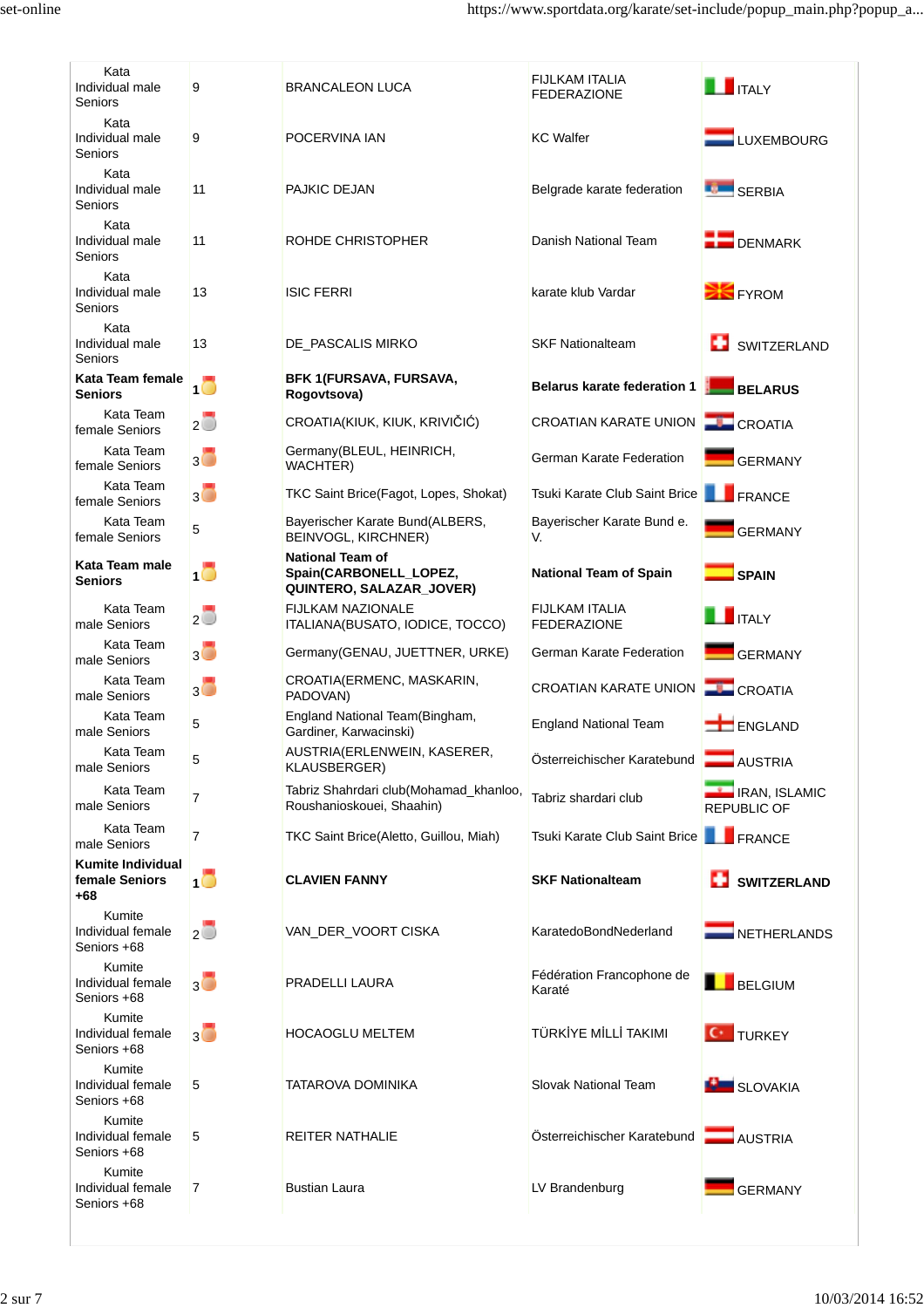| Kumite<br>Individual female<br>Seniors +68        | $\overline{7}$      | NORTAN VANESCA_TANIA      | KaratedoBondNederland                       | NETHERLANDS        |
|---------------------------------------------------|---------------------|---------------------------|---------------------------------------------|--------------------|
| Kumite<br>Individual female<br>Seniors +68        | 9                   | <b>RUFER ANGELA</b>       | Shuyukan Karate Dojo Rüti                   | SWITZERLAND        |
| Kumite<br>Individual female<br>Seniors +68        | 9                   | LEFFLER CLAUDIA           | Bayerischer Karate Bund e.<br>V.            | <b>GERMANY</b>     |
| Kumite Individual<br>female Seniors<br>-50        | $\mathbf{1}$ $\Box$ | <b>RECCHIA ALEXANDRA</b>  | french national team                        | FRANCE             |
| Kumite<br>Individual female<br>Seniors -50        | $2\overline{O}$     | <b>OZCELIK SERAP</b>      | TÜRKİYE MİLLİ TAKIMI                        | <b>C</b> TURKEY    |
| Kumite<br>Individual female<br>Seniors -50        | $3\Box$             | KRYVA KATERYNA            | Ukrainian Karate Federation                 | <b>UKRAINE</b>     |
| Kumite<br>Individual female<br>Seniors -50        | $3\Box$             | <b>PLANK BETTINA</b>      | Österreichischer Karatebund                 | <b>AUSTRIA</b>     |
| Kumite<br>Individual female<br>Seniors -50        | 5                   | <b>TOSUN BUSRA</b>        | TÜRKİYE MİLLİ TAKIMI                        | <b>C</b> TURKEY    |
| Kumite<br>Individual female<br>Seniors -50        | 5                   | AKDAG GULSAH              | Sweden National Team                        | SWEDEN             |
| Kumite<br>Individual female<br>Seniors -50        | $\overline{7}$      | <b>HAGEN LINDA</b>        | LV_Hamburg                                  | <b>GERMANY</b>     |
| Kumite<br>Individual female<br>Seniors -50        | $\overline{7}$      | KOVACIKOVA LUCIA          | Slovak National Team                        | <b>BL</b> SLOVAKIA |
| Kumite<br>Individual female<br>Seniors -50        | 9                   | Lencz Klaudia             | Hungarian Karate Federation HUNGARY         |                    |
| Kumite Individual<br>female Seniors<br>-55        | 1 O                 | <b>THOUY EMILIE</b>       | french national team                        | FRANCE             |
| Kumite<br>Individual female<br>Seniors -55        | 2 $\cup$            | YAKAN TUBA                | TÜRKİYE MİLLİ TAKIMI                        | <b>C</b> TURKEY    |
| Kumite<br>Individual female<br>Seniors -55        | $_3$ 0              | <b>VOJTIKEVICOVA JANA</b> | Slovak National Team                        | <b>BU</b> SLOVAKIA |
| Kumite<br>Individual female<br>Seniors -55        | $3\Box$             | <b>Bitsch Jana</b>        | German Karate Federation                    | GERMANY            |
| Kumite<br>Individual female<br>Seniors -55        | 5                   | ALSTADSAETHER BETTINA     | <b>Team Norway</b>                          | <b>HE</b> NORWAY   |
| Kumite<br>Individual female<br>Seniors -55        | 5                   | Warling Jennifer          | Luxembourg National Team                    | LUXEMBOURG         |
| Kumite<br>Individual female<br>Seniors -55        | $\overline{7}$      | Malsch Ruth               | Bayerischer Karate Bund e.<br>V.            | GERMANY            |
| Kumite<br>Individual female<br>Seniors -55        | $\overline{7}$      | <b>CARDIN SARA</b>        | <b>FIJLKAM ITALIA</b><br><b>FEDERAZIONE</b> | <b>THE ITALY</b>   |
| Kumite<br>Individual female<br>Seniors -55        | 9                   | <b>VINCENT NINA</b>       | Van Hellemond Sport                         | NETHERLANDS        |
| Kumite<br>Individual female<br>Seniors -55        | 9                   | <b>BANHAZI ZSOFIA</b>     | Budaörsi Sport Club                         | <b>HUNGARY</b>     |
| <b>Kumite Individual</b><br>female Seniors<br>-61 | 10                  | <b>IGNACE LUCIE</b>       | french national team                        | FRANCE             |
|                                                   |                     |                           |                                             |                    |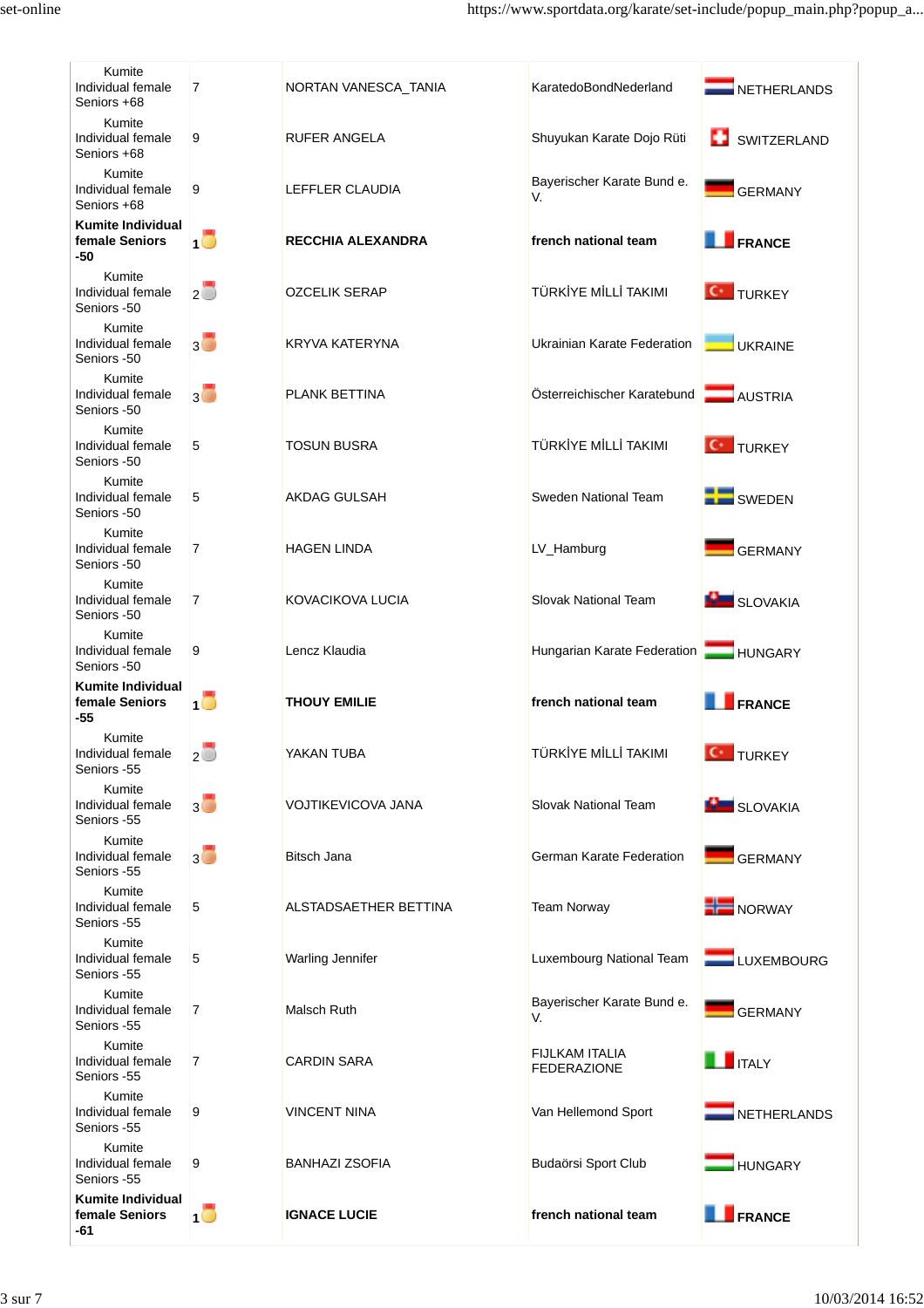| Kumite<br>Individual female<br>Seniors -61        | $2^{\circ}$              | <b>BRETON LUCILE</b>    | french national team                     | FRANCE                                |
|---------------------------------------------------|--------------------------|-------------------------|------------------------------------------|---------------------------------------|
| Kumite<br>Individual female<br>Seniors -61        | $3\Box$                  | <b>SEROGINA ANITA</b>   | Ukrainian Karate Federation              | <b>UKRAINE</b>                        |
| Kumite<br>Individual female<br>Seniors -61        | 3 <sup>o</sup>           | <b>WILLIAMS NATALIE</b> | Beckenham Renshinkai                     | ENGLAND                               |
| Kumite<br>Individual female<br>Seniors -61        | 5                        | Sperner Silvia          | German Karate Federation                 | <b>GERMANY</b>                        |
| Kumite<br>Individual female<br>Seniors -61        | 5                        | Sadovskaya Viktoriya    | Belarus karate federation 1              | BELARUS                               |
| Kumite<br>Individual female<br>Seniors -61        | $\overline{7}$           | WARDA KAMILA            | Klub Sportowy Olimp Łódź                 | POLAND                                |
| Kumite<br>Individual female<br>Seniors -61        | $\overline{7}$           | Varga Fruzsina          | Goju-Kai Hungary                         | <b>HUNGARY</b>                        |
| Kumite<br>Individual female<br>Seniors -61        | 9                        | <b>KAUP STEPHANIE</b>   | Österreichischer Karatebund              | <b>AUSTRIA</b>                        |
| Kumite<br>Individual female<br>Seniors -61        | 9                        | <b>WIMKER MANDY</b>     | German Karate Federation                 | GERMANY                               |
| Kumite<br>Individual female<br>Seniors -61        | 11                       | Barbosa_Braga Larissa   | Associação Maricaense de<br>Karate-Do.   | <b>O</b> BRAZIL                       |
| <b>Kumite Individual</b><br>female Seniors<br>-68 | 1 O                      | ZARETSKA IRYNA          | <b>ALAHLI DUBAI</b>                      | <b>UNITED ARAB</b><br><b>EMIRATES</b> |
| Kumite<br>Individual female<br>Seniors -68        | $2\overline{O}$          | <b>ZUANON CHIARA</b>    | FIJLKAM ITALIA<br><b>FEDERAZIONE</b>     | <b>THE ITALY</b>                      |
| Kumite<br>Individual female<br>Seniors -68        | 3 <sup>o</sup>           | <b>COBAN MERVE</b>      | TÜRKİYE MİLLİ TAKIMI                     | <b>C</b> TURKEY                       |
| Kumite<br>Individual female<br>Seniors -68        | 3 <sup>°</sup>           | Weiß Maria              | German Karate Federation                 | GERMANY                               |
|                                                   |                          |                         |                                          |                                       |
| Kumite<br>Individual female<br>Seniors -68        | 5                        | <b>FROMAGER SONIA</b>   | Karaté Club Gentilly                     | <b>EXPRESSION</b>                     |
| Kumite<br>Individual female<br>Seniors -68        | 5                        | SHEROZIYA INGA          | Center of Martial Arts Alfa              | RUSSIAN<br><b>FEDERATION</b>          |
| Kumite<br>Individual female<br>Seniors -68        | 7                        | <b>Gunn Kerry</b>       | Kaizen Central                           | ENGLAND                               |
| Kumite<br>Individual female<br>Seniors -68        | 7                        | Milenkovic Danijela     | Belgrade karate federation               | SERBIA                                |
| Kumite<br>Individual female<br>Seniors -68        | 9                        | AUSINIOVA INA           | Belarus karate federation 1              | <b>BELARUS</b>                        |
| <b>Kumite Individual</b><br>male Seniors +84      | 10                       | <b>ERKAN ENES</b>       | TÜRKİYE MİLLİ TAKIMI                     | <b>C</b> TURKEY                       |
| Kumite<br>Individual male<br>Seniors +84          | $2\overline{\mathbb{O}}$ | KAPTAN RIDVAN           | TÜRKİYE MİLLİ TAKIMI                     | <b>C</b> TURKEY                       |
| Kumite<br>Individual male<br>Seniors +84          | $3\Box$                  | <b>VUCIC MARIO</b>      | CROATIAN KARATE UNION <b>THE CROATIA</b> |                                       |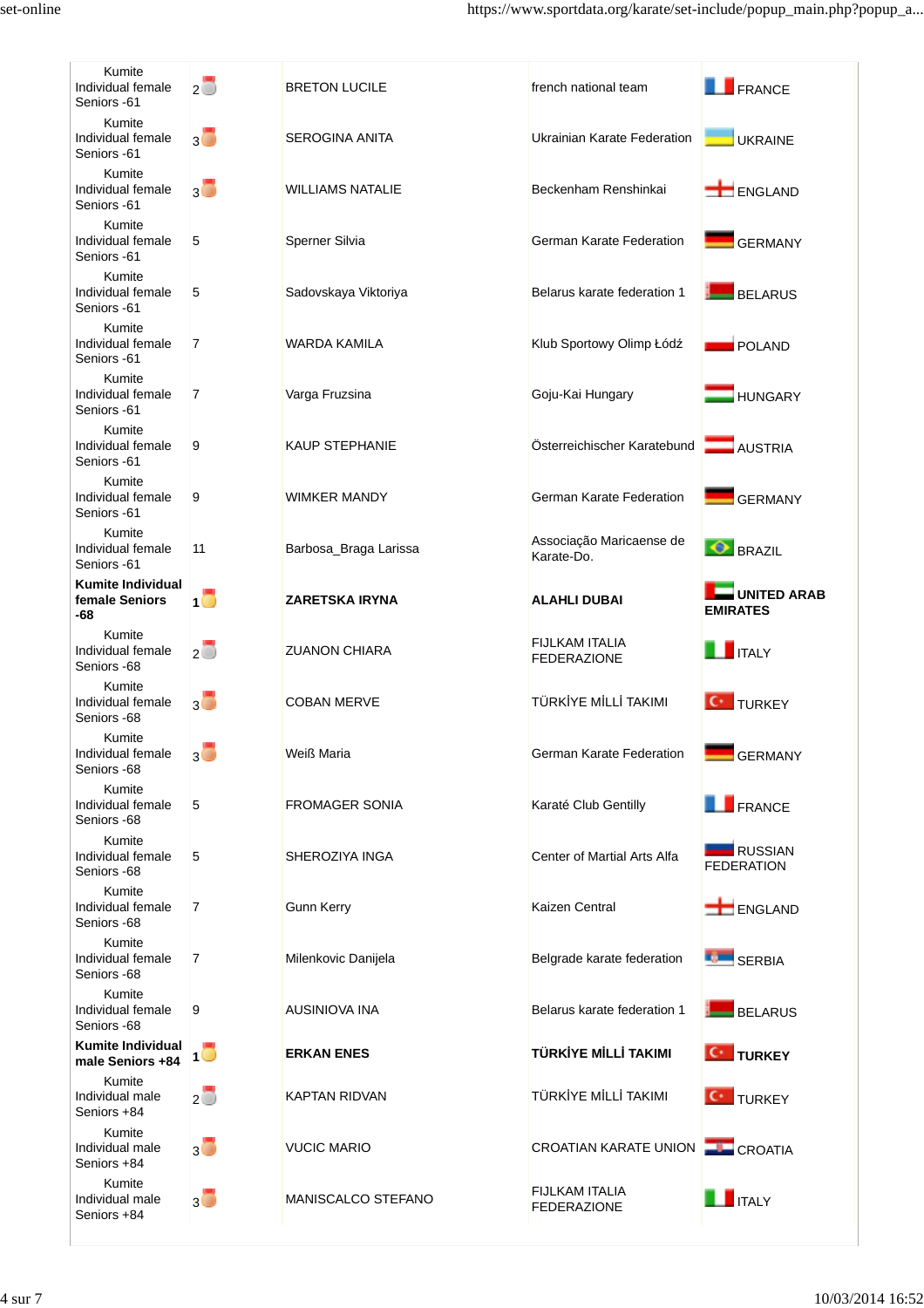| Kumite<br>Individual male<br>Seniors +84     | 5                   | <b>BITEVIC SLOBODAN</b>   | Belgrade karate federation                  | SERBIA                                             |
|----------------------------------------------|---------------------|---------------------------|---------------------------------------------|----------------------------------------------------|
| Kumite<br>Individual male<br>Seniors +84     | 5                   | Heydari Saman             | HaKuaKi Karate Association                  | <b>IRAN, ISLAMIC</b><br><b>REPUBLIC OF</b>         |
| Kumite<br>Individual male<br>Seniors +84     | $\overline{7}$      | DIAS NUNO_MANUEL          | Karate ND                                   | PORTUGAL                                           |
| Kumite<br>Individual male<br>Seniors +84     | 7                   | <b>REIS FILIPE</b>        | Sporting Clube Portugal                     | PORTUGAL                                           |
| Kumite<br>Individual male<br>Seniors +84     | 9                   | Simic Radovan             | <b>SKF Nationalteam</b>                     | SWITZERLAND                                        |
| Kumite<br>Individual male<br>Seniors +84     | 9                   | <b>CARLSEN PHILIP</b>     | <b>BUSHI Karate</b>                         | $\blacksquare$ DENMARK                             |
| Kumite<br>Individual male<br>Seniors +84     | 11                  | TONG_TJUEN DAVID          | A.A.S.S. KARATE<br><b>SARCELLES</b>         | <b>EXPRESSION</b>                                  |
| <b>Kumite Individual</b><br>male Seniors -60 | -0                  | Mahdi_Zadeh Amir          | HaKuaKi Karate<br><b>Association</b>        | <b>EXAMPLE IRAN, ISLAMIC</b><br><b>REPUBLIC OF</b> |
| Kumite<br>Individual male<br>Seniors -60     | $2\overline{\circ}$ | <b>MARESCA LUCA</b>       | <b>FIJLKAM ITALIA</b><br><b>FEDERAZIONE</b> | $\blacksquare$ ITALY                               |
| Kumite<br>Individual male<br>Seniors -60     | $3\Box$             | <b>MUNZUK AMIR</b>        | <b>Federation karate</b><br>St.Petersburg   | <b>RUSSIAN</b><br><b>FEDERATION</b>                |
| Kumite<br>Individual male<br>Seniors -60     | $_3$ 0              | FILIPOVYCH OLEG           | Ukrainian Karate Federation                 | <b>UKRAINE</b>                                     |
| Kumite<br>Individual male<br>Seniors -60     | 5                   | AZZOUZI NADER             | Fédération-tunisienne-<br>de-Karaté         | <b>O</b> TUNISIA                                   |
| Kumite<br>Individual male<br>Seniors -60     | 5                   | Selvarajoo Senthilkumaran | Malaysia Karate Federation                  | $\blacksquare$ MALAYSIA                            |
| Kumite<br>Individual male<br>Seniors -60     | 7                   | Heimann Alexander         | German Karate Federation                    | <b>GERMANY</b>                                     |
| Kumite<br>Individual male<br>Seniors -60     | 7                   | BENROUIDA EL_MEHDI        | Federation Marocaine de<br>karate           | MOROCCO                                            |
| Kumite<br>Individual male<br>Seniors -60     | 9                   | Szebeni József            | Hungarian Karate Federation                 | <b>HUNGARY</b>                                     |
| Kumite<br>Individual male<br>Seniors -60     | 9                   | Hübner András             | Hungarian Karate Federation   HUNGARY       |                                                    |
| Kumite<br>Individual male<br>Seniors -60     | 11                  | STRANO GIUSEPPE_FRANCESCO | <b>Universal Center ITA</b>                 | $\blacksquare$ ITALY                               |
| <b>Kumite Individual</b><br>male Seniors -67 | 1 C                 | <b>KOUSSEKSOU REDOUAN</b> | <b>Federation Marocaine de</b><br>karate    | MOROCCO                                            |
| Kumite<br>Individual male<br>Seniors -67     | $\overline{2}$      | POKORNY STEFAN            | Österreichischer Karatebund                 | <b>AUSTRIA</b>                                     |
| Kumite<br>Individual male<br>Seniors -67     | $3\Box$             | TADISSI YVES_MARTIAL      | Kono Karate Klub                            | <b>HUNGARY</b>                                     |
| Kumite<br>Individual male<br>Seniors -67     | $3\Box$             | DE_VIVO GIANLUCA          | SHIRAI CLUB S.<br>VALENTINO                 | $\blacksquare$ ITALY                               |
| Kumite<br>Individual male<br>Seniors -67     | 5                   | Szilva Norbert            | Hungarian Karate Federation                 | <b>HUNGARY</b>                                     |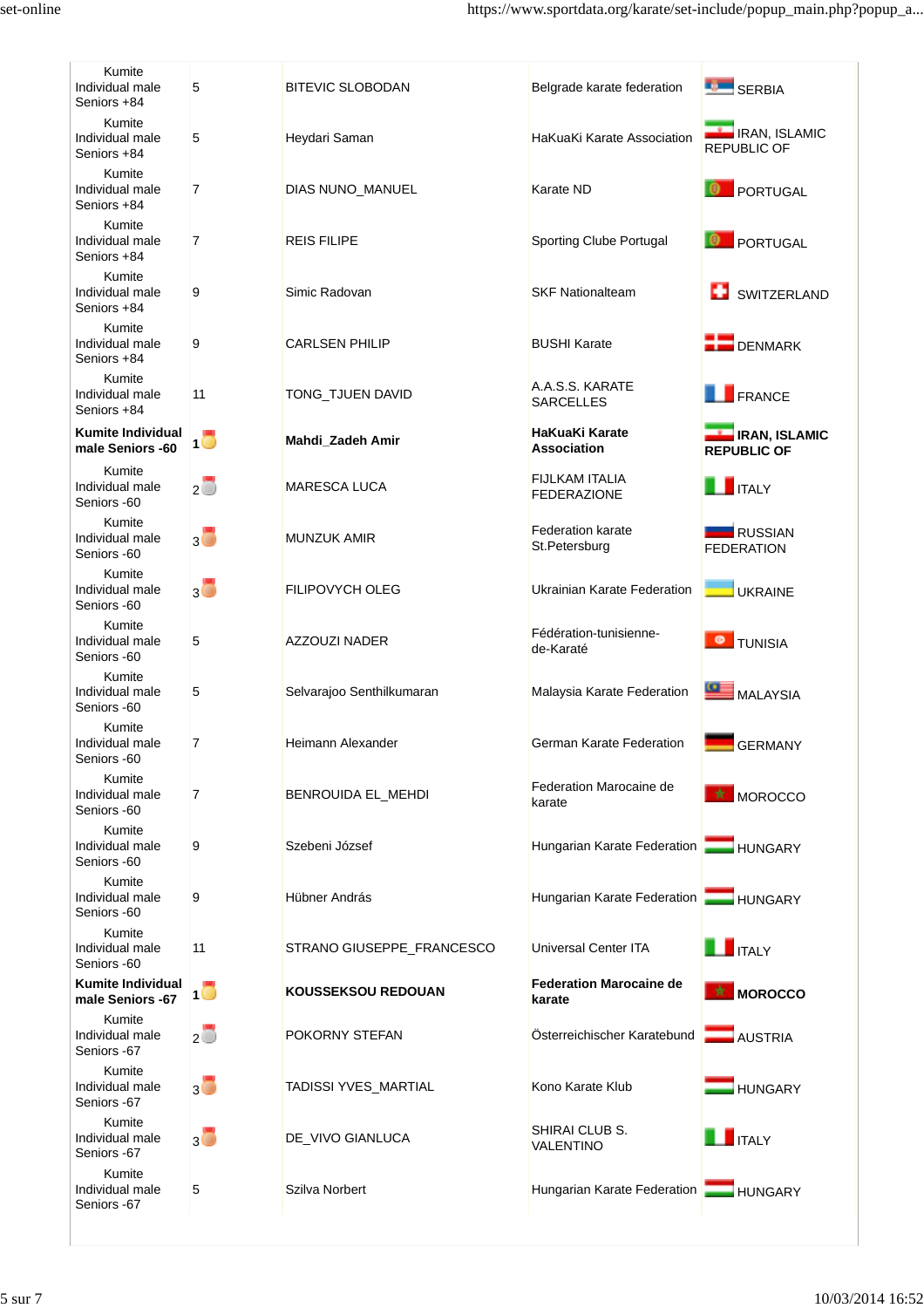| Kumite<br>Individual male<br>Seniors -67     | 5                        | <b>VASTOLA ANTONIO</b>   | SHIRAI CLUB S.<br>VALENTINO                  | $\blacksquare$ ITALY |  |
|----------------------------------------------|--------------------------|--------------------------|----------------------------------------------|----------------------|--|
| Kumite<br>Individual male<br>Seniors -67     | $\overline{7}$           | YAHIRO TSUNEARI          | Australia - AKF National<br>Team             | AUSTRALIA            |  |
| Kumite<br>Individual male<br>Seniors -67     | $\overline{7}$           | KHAKHULA OLEKSANDR       | Ukrainian Karate Federation                  | <b>UKRAINE</b>       |  |
| Kumite<br>Individual male<br>Seniors -67     | 9                        | <b>KEMALOGLU OMER</b>    | TÜRKİYE MİLLİ TAKIMI                         | <b>C</b> TURKEY      |  |
| Kumite<br>Individual male<br>Seniors -67     | 9                        | ALKHATHAMI FAHAD         | Saudi Arabia Karate<br>Federation            | SAUDI ARABIA         |  |
| Kumite<br>Individual male<br>Seniors -67     | 11                       | <b>HJERPAASEN BALDER</b> | <b>Team Norway</b>                           | NORWAY               |  |
| Kumite<br>Individual male<br>Seniors -67     | 11                       | <b>JALAL LAFRAXO</b>     | Nippon Karaté Club Belgium<br>Mesnaoui Salah | BELGIUM              |  |
| <b>Kumite Individual</b><br>male Seniors -75 | 10                       | <b>YAGCI SERKAN</b>      | TÜRKİYE MİLLİ TAKIMI                         | <b>C</b> TURKEY      |  |
| Kumite<br>Individual male<br>Seniors -75     | $2\overline{O}$          | <b>HORUNA STANISLAV</b>  | Ukrainian Karate Federation                  | <b>UKRAINE</b>       |  |
| Kumite<br>Individual male<br>Seniors -75     | $_3$ 0                   | <b>BUSA LUIGI</b>        | <b>FIJLKAM ITALIA</b><br><b>FEDERAZIONE</b>  | $\blacksquare$ ITALY |  |
| Kumite<br>Individual male<br>Seniors -75     | $3\overline{\mathbb{O}}$ | <b>SMAAL RENE</b>        | KaratedoBondNederland                        | NETHERLANDS          |  |
| Kumite<br>Individual male<br>Seniors -75     | 5                        | ROUIHA ABDELLAH          | Federation Marocaine de<br>karate            | MOROCCO              |  |
| Kumite<br>Individual male<br>Seniors -75     | 5                        | <b>CVETKOVSKI IVO</b>    | Karate Club Metalurg                         | <b>EX</b> FYROM      |  |
| Kumite<br>Individual male<br>Seniors -75     | $\overline{7}$           | <b>ELTEMUR ERMAN</b>     | TÜRKİYE MİLLİ TAKIMI                         | <b>C</b> TURKEY      |  |
| Kumite<br>Individual male<br>Seniors -75     | $\overline{7}$           | <b>MOREIRA NUNO</b>      | <b>SPN VERNON</b>                            | <b>FRANCE</b>        |  |
| Kumite<br>Individual male<br>Seniors -75     | 9                        | KORBULJIKJI FERAT        | Karate Club Metalurg                         | <b>EX</b> FYROM      |  |
| Kumite<br>Individual male<br>Seniors -75     | 9                        | <b>BULL VICTOR</b>       | Sweden National Team                         | SWEDEN               |  |
| Kumite<br>Individual male<br>Seniors -75     | 11                       | Licina Dragan            | Belgrade karate federation                   | <b>SERBIA</b>        |  |
| Kumite<br>Individual male<br>Seniors -75     | 11                       | Zhegaliuk Artem          | Ukrainian Karate Federation                  | UKRAINE              |  |
| <b>Kumite Individual</b><br>male Seniors -84 | 10                       | Arkania Gogita           | <b>Georgian National Team</b>                | GEORGIA              |  |
| Kumite<br>Individual male<br>Seniors -84     | $2\overline{\circ}$      | JAKUPI BERAT             | Karate Club Fati - Gostivar 2                | <b>EX</b> FYROM      |  |
| Kumite<br>Individual male<br>Seniors -84     | $3\Box$                  | Sestakov Aleksandar      | Belgrade karate federation                   | <b>SERBIA</b>        |  |
| Kumite<br>Individual male<br>Seniors -84     | $3\overline{\mathbb{O}}$ | <b>MAESTRI NELLO</b>     | <b>FIJLKAM ITALIA</b><br><b>FEDERAZIONE</b>  | $\blacksquare$ ITALY |  |